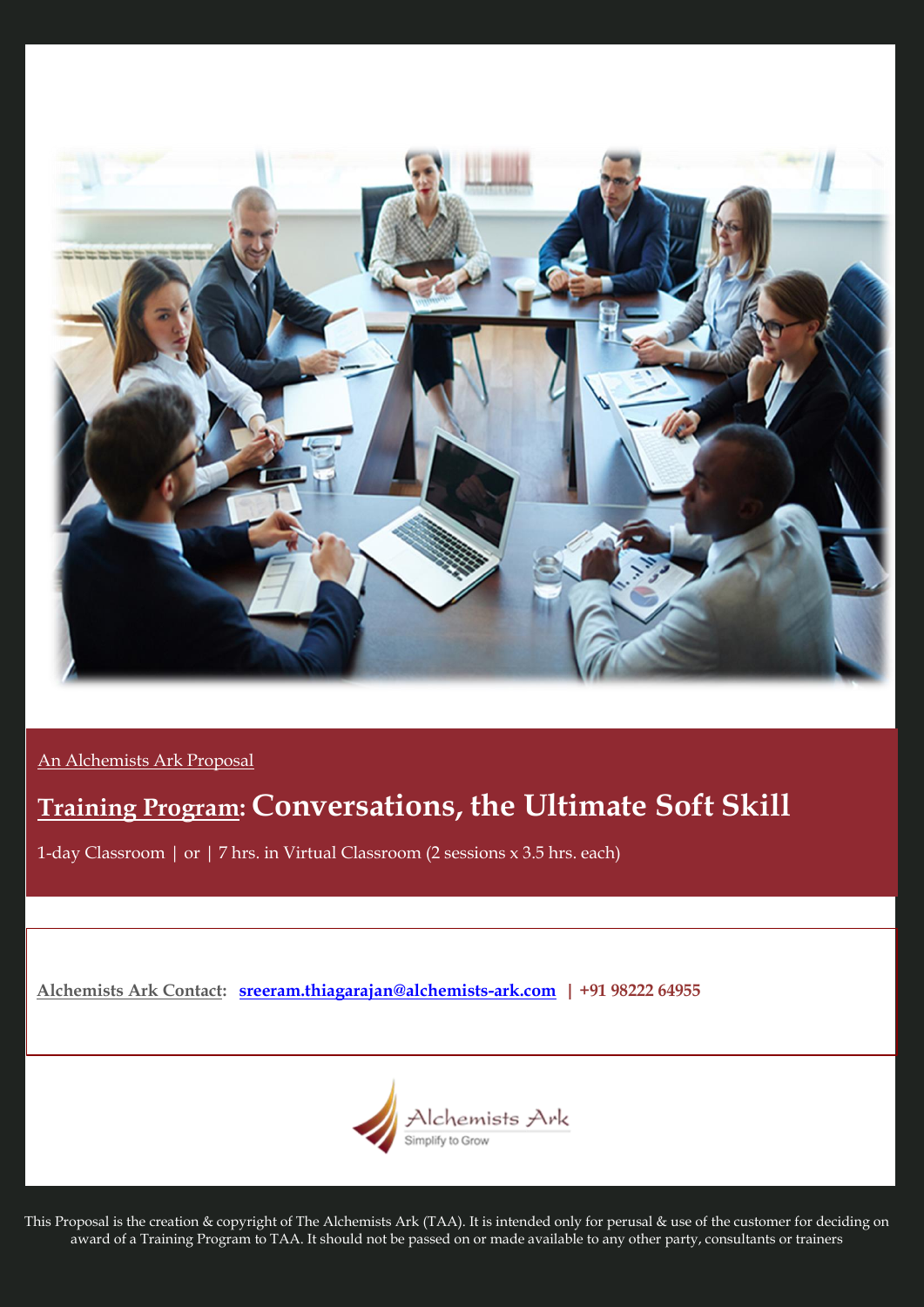

## **Why this 1-day Program on 'Conversations, the Ultimate Soft Skill'?**

**Is this true for you?** You have a large no. of employees. They are technically competent at their jobs. However, you feel that the **quality of the communication between people internally as well as externally needs to significantly improve**. It would be great if your employees were able to communicate better and energise each other thru' their Conversations rather than indulge in wear and tear conversations**!** If this rings a bell, read on!

**What is the Solution?** You need to **equip your entire team** – Managers as well as their subordinates with a **method to have engaging, energising work-related Communication** with their subordinates, peers, superiors, and Business Partners! In the spoken as well as written form

## **How will we Understand your Context?**

We will have a 45**-min Master-class from the Sponsor**. We will also **speak with a couple of Participants over phone** soon as we signup!

## **What is our Distilled Wisdom on Communication Skills?**

As human beings, **we are all in one business: The Persuasion Business!** The best persuaders have the ability to make their recipients **trust them.** The first and most powerful way of creating trust is through **engaging Conversations**. So, for every employee: **Work is Conversations! Conversations is that meta skill that encompasses other soft skills** including Questioning, Active Listening, Objection Handling, Closing etc.

**Conversation is a Science + Art!** It is a Science in that it has a Structure that can be repeated for consistent results. **So, it can be taught!** As achievers, each of us exist to build on top of this Science with our **Artistry gained through practice: that's the Art!** 

Thru' right **conversations** we can **produce such positive feelings** in the other person, that (s)he **goes back and does what is required and more, with renewed vigour, to achieve common goals**

## **What will be the Content of the Program?**

- o What are the Beliefs required to have engaging Conversations as Equals
- o How to create Instant Rapport (thru' learnings from Neurolinguistic Programming NLP)
- o How to have Breakthru' Conversations: The Structure & Spirit of Breakthru' Conversation
	- ∟ How to Start energisingly (to achieve and stay in rapport)
	- ∟ How to identify the common need thru' the right questions
	- ∟ How to present a Win + Win solution
	- ∟ How to handle objections, How to close with an Agreement
	- ∟ How to end energisingly (to stay in rapport)
- o How to move the agenda thru' written communication

In addition, a WhatsApp Group will be available for 45 days post-program for any clarifications/support **What will be the Outcome of this Program?**

At the end of this program, your employees will have a way to do Engaging, Energising Conversations! Not like an Interrogation. Not Telling! Not wear and tear: Energising! Expect participants to inculcate **a few effective habits** that will go a **long way in Collaborative Co-Working!**

## **What will be your Investment? What will be the terms?**

**Mode:** 1-day in Classroom |or | 7 hours in Virtual Classroom (2 Nos x 3.5 hr. Sessions) **Trainer:** Thiagarajan Sreeram, Director Alchemists Ark will train, supported by a Consultant **Investment**: **Rs. 1.5 lacs/ batch** *(10-15 participants)* **+ GST**